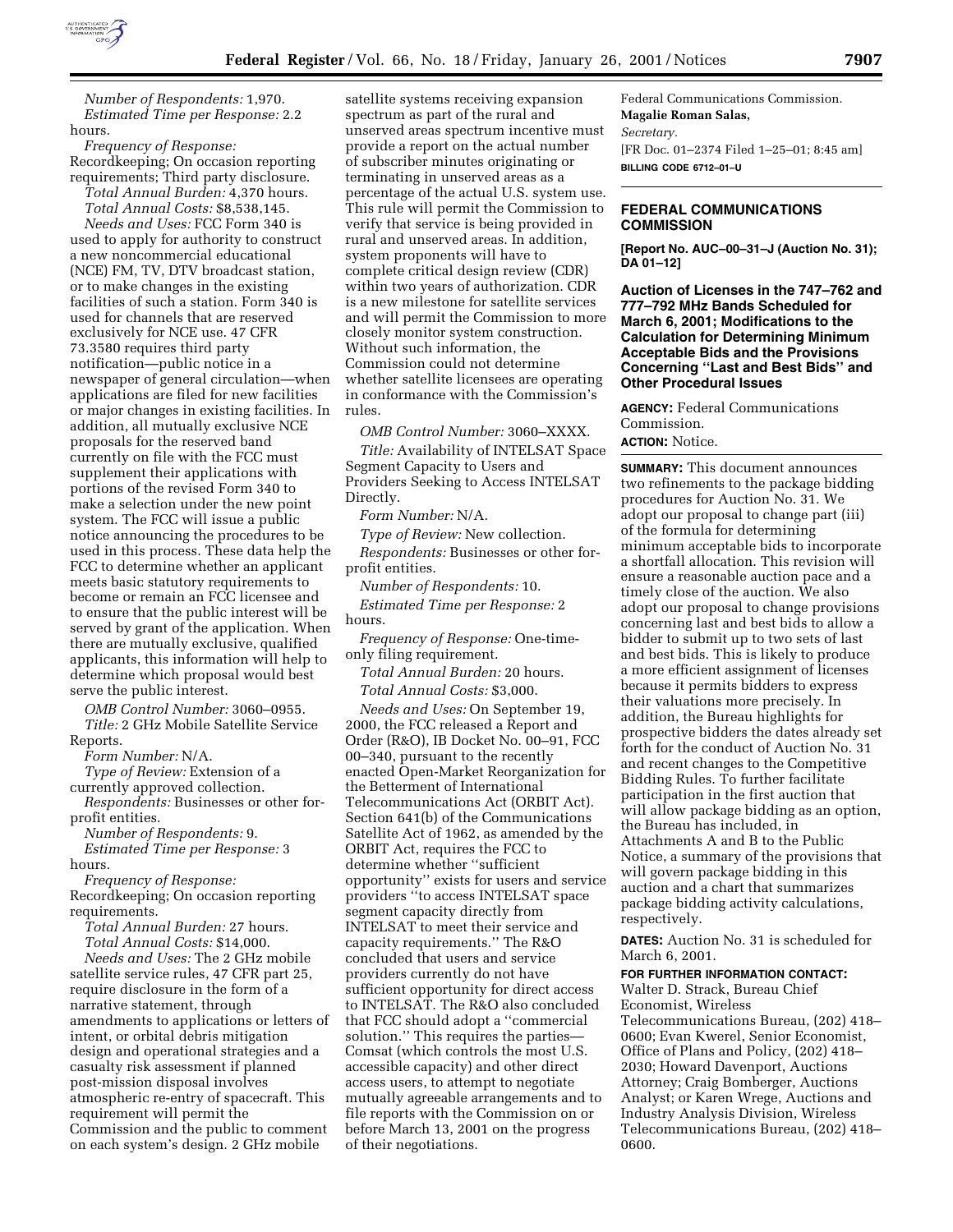**SUPPLEMENTARY INFORMATION:** This is a summary of a public notice released January 5, 2001. The complete text of the public notice, including the attachments, is available for inspection and copying during normal business hours in the FCC Reference Center (Room CY–A257), 445 12th Street, SW., Washington, DC 20554. It may also be purchased from the Commission's copy contractor, International Transcription Services, Inc. (ITS, Inc.) 1231 20th Street, NW., Washington, DC 20036, (202) 857–3800. It is also available on the Commission's web site at *http:// www.fcc.gov.*

- List of Attachments available at the FCC:
- ATTACHMENT A—Summary of Package Bidding Rules for 700 MHz Auction
- ATTACHMENT B—Package Bidding Activity Calculations
- ATTACHMENT C—FCC Auction Seminar Registration Form
- ATTACHMENT D—Guidelines for Completion of FCC Form 175 and Exhibits
- ATTACHMENT E—Electronic Filing and Review of the FCC Form 175
- ATTACHMENT F—Accessing the FCC Network to File FCC Form 175
- ATTACHMENT G—FCC Bidding Preference/Remote Security Access Cards Software Order Form

#### **I. General**

1. On July 3, 2000, the Wireless Telecommunications Bureau (Bureau) announced the procedures for implementing package bidding for Auction No. 31. After further testing and analysis, the Bureau issued *Auction No. 31 Package Bidding Further Comment Public Notice,* 65 FR 66752 (November 7, 2000) proposing changes to and seeking comment on the following matters: (i) The calculation for determining minimum acceptable bids; and (ii) the provisions concerning last and best bids. In response to the *Auction No. 31 Package Bidding Further Comment Public Notice,* three comments were filed and no reply comments were filed.

## **II. Calculation for Determining Minimum Acceptable Bids**

#### *Background*

2. In the *Auction No. 31 Package Bidding Procedures Public Notice,* 65 FR 43361 (July 13, 2000) the Bureau adopted a three-part formula for determining minimum acceptable bids. Specifically, the minimum acceptable bid for any license or package would be the greater of: (i) the minimum opening bid; (ii) the bidder's own previous high

bid on that package plus x%, where the Bureau would specify the value of x in each round; and (iii) the number of bidding units for the license or package multiplied by the lowest \$/bidding unit on any provisionally winning package in the last 5 rounds.

3. In the *Auction No. 31 Package Bidding Further Comment Public Notice,* we proposed to replace part (iii) of the minimum acceptable bid formula with the *sum* of a bidder's previous high bid on a license/package and a share of the increase in revenue needed to tie the provisional winners. We defined the *shortfall* associated with a license/ package as the difference between the revenue of the provisionally winning bid set and the maximum total revenue associated with the set of bids that includes that particular license/package. The *deficit* was defined as an allocation of the shortfall to the particular license/ package in proportion to its share of bidding units relative to those associated with bids that were not part of the provisionally winning set but are part of the set that maximizes revenue when including the particular license/ package. (When there is more than one set of bids that yields the same shortfall for a given bid, we proposed to choose the shortfall set that includes the most provisionally winning bidding units.) We proposed to set part (iii) of the minimum acceptable bid formula initially to be a bidder's previous high bid on a license/package plus *100 percent* of the deficit, but retain the discretion to adjust the percentage of the deficit during the course of the auction to provide control over the auction's pace.

#### *Discussion*

4. Pekec and Rothkopf agree that using the shortfall calculation in the determination of the minimum acceptable bid price is a clear improvement to the originally proposed calculation. However, they believe that the allocation of this calculated shortfall should be proportional to bid amounts rather than bidding units.

5. The Bureau acknowledges that if all bidders bid in a straightforward fashion, it is likely that current prices would be the best estimate of the relative values of the licenses/packages. Under these circumstances, the proposal made by Pekec and Rothkopf might be a better approach to allocating the shortfall than that set forth by the Bureau. However, the Bureau is concerned with two potential consequences of implementing a procedure that allocates shortfall based on bid amounts. Such an allocation of the shortfall would (i) provide an incentive for bidders to game

the auction by bidding up the price on a license/package that would partner with their own license/package in order to shift the burden of the shortfall to another bidder; and (ii) afford to bidders that have not bid on a license/package for some time the ability to ''park'' (*i.e.,* make bids that receive eligibility activity credit but have little prospect of winning) on that license/package since potentially small allocations of shortfall will be added to a bid amount that is well below the amount needed to become a provisional winner. Consequently, the Bureau believes that using bidding units to allocate the shortfall provides an efficient mechanism for determining the minimum bid *increment* added to a bidder's previous high bid. In addition, if the minimum acceptable bid price is too high, bidders will have the opportunity to bid a price less than that amount if they choose to exit the auction via last and best bids.

6. In the *Auction No. 31 Package Bidding Further Comment Public Notice,* we proposed an exception to the modified minimum acceptable bid formula for new packages. We proposed that part (iii) of the formula for the initial minimum acceptable bid for any package other than a global package created during the auction will continue to be calculated by multiplying the number of bidding units in the package by the lowest \$/bidding unit of any provisionally winning bid in the last five rounds.

7. Pekec and Rothkopf argue that we should calculate the minimum acceptable bid for new packages the same way as for all other bids and calculate the minimum acceptable bid prices for all possible packages and licenses regardless of whether the bidder has bid on a license/package. We note that this would require the determination of minimum acceptable bid values equal to the total number of possible combinations of the twelve licenses times the number of bidders, with most of the calculations never being used. Alternatively, we could provide for immediate minimum acceptable bid calculations for any new package, but that could allow individuals to flood the FCC bidding system with requests and possibly disrupt the auction.

8. Balancing operational considerations with the desire to set the minimum acceptable bid at a level that provides a realistic chance of a bid becoming a provisional winner, the Bureau adopts the procedure proposed in the *Auction No. 31 Package Bidding Further Comment Public Notice.* For a new package created after the close of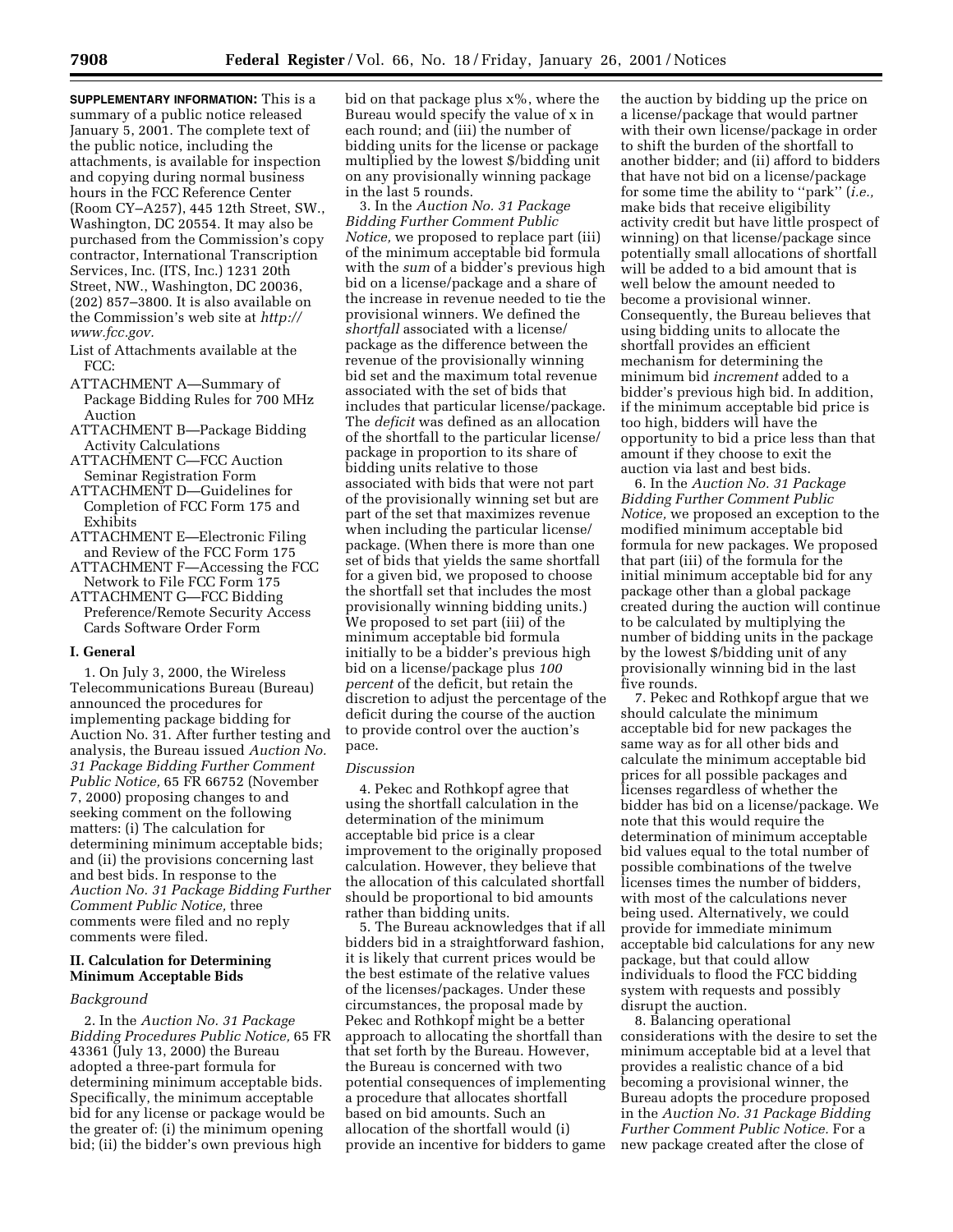the prior round, part (iii) of the initial minimum acceptable bid will be calculated by multiplying the number of bidding units in the package by the lowest \$/bidding unit of any provisionally winning bid in the last five rounds. This exception will not apply to a global package whose minimum acceptable bid will always be (a percentage of) the maximum revenue from the previous round.

9. After each round, the Bureau will, for every bidder, calculate part (iii) of the minimum acceptable bid price based on shortfall allocation for every license and for every *constructed package.* When there is no previous high bid because the bidder has not bid on a license or an already created package, we will use the minimum opening bid as the previous high bid to calculate part (iii) of the minimum acceptable bid rule; and part (ii) of the rule does not apply.

#### **III. ''Last and Best'' Bids**

#### *Background*

10. In the *Auction No. 31 Package Bidding Procedures Public Notice* the Bureau adopted a ''last and best'' bid procedure. Specifically, bidders that wish to drop out of the auction would have the opportunity before they drop out to make a ''last and best'' bid on any packages for which they remain eligible. Such bids could be of any amount (in thousand dollar increments) between their previous high bid and the minimum acceptable bid. A bidder that submits a last and best bid(s) would not be permitted to make any further bids in the auction.

11. In the *Auction No. 31 Package Bidding Further Comment Public Notice,* we proposed modifying the last and best bid procedure to allow a bidder to submit two sets of mutually exclusive last and best bids. We proposed that in determining the provisionally winning bid(s), the round solver would consider these two sets of mutually exclusive bids as well as any of the bidder's bids that remain in the provisionally winning set.

#### *Discussion*

12. In their comments, Pekec and Rothkopf state that the Bureau's proposed modifications, particularly in the case of last and best bid provisions, are of limited importance and are not sufficient to affect the overall quality of the auction.

13. Verizon supports the Bureau's general plan to allow bidders the opportunity to make a last and best bid on any package for which they remain eligible before they drop out of the

auction. However, Verizon disagrees with the Bureau's decision to prohibit from further bidding a bidder that chooses to make a last and best bid. Verizon claims that the Bureau's proposal is inconsistent with the public interest because it could prematurely reduce the number of participants in the auction, ultimately resulting in an inefficient assignment of licenses. Verizon urges the Bureau to apply the last and best bid option to licenses and packages, rather than bidders. Verizon further requests that the Bureau clarify or confirm that the second opportunity to place a last and best bid means that a bidder whose last and best bid was bested by another bidder has an opportunity to place an additional last and best bid on another license or package. Verizon also asks that the Bureau provide bidders an example that applies this two-round process to a hypothetical set of last and best bids.

14. The Bureau clarifies the procedure for placing last and best bids as follows. A bidder may make up to two sets of last and best bids. The two sets of last and best bids must be submitted in a single round, but will be treated as mutually exclusive, as are bids placed in two separate rounds. Once last and best bids are placed, the bidder will not be permitted to place new bids or renew previous bids in any subsequent round. If a bidder chooses to submit two sets of last and best bids, then, for the remainder of the auction, the ''solver'' (computer software) will consider those two sets of bids. If a bidder chooses to submit only one set of last and best bids, then, for the remainder of the auction, the solver will consider this set of bids and the set of bids from the last round in which the bidder placed bids. The only other bids that would be considered in a round for a bidder that places last and best bids are provisionally winning bids from the previous round.

15. Each set of last and best bids may consist of bids on any or all of the licenses and any or all of the packages created by the bidder, consistent with the activity rules and the twelve package limitation. The last and best bid amount for any license or package is any amount, in thousand dollar increments, greater than or equal to the bidder's previous high bid on the license or package and less than or equal to the ninth increment above the minimum acceptable bid for that license or package. Note that placing a last and best bid equal to the bidder's previous high bid will be considered as a renewed bid when applying activity rules. Also, if the bidder has never placed a bid on a package or license, the

lower bound on the last and best bid amount is equal to the minimum opening bid for that package or license.

16. The Bureau believes that the procedure for placing last and best bids provides a bidder that is dropping out of the auction with sufficient flexibility to pursue its current business strategies, while maintaining bidding rules consistent with the overall auction structure. Moreover, providing bidders with opportunities in each round to place bids below the minimum acceptable bid amount may significantly slow the pace of the auction. Having a bidder-specific procedure, rather than a bid-specific procedure, is also more straightforward to implement. The Bureau believes that bidders are unlikely to exit the auction prematurely, as Verizon argues, because they may renew their bids and utilize activity rule waivers to prevent eligibility reduction.

The following is a simple example of the procedures for last and best bids. Bidder A desires to win the Great Lakes 10 MHz license and either a package of the two licenses in the Pacific region or a package of the two licenses in the Northeast region. To meet this objective, Bidder A has been bidding on the Great Lakes 10 MHz license and a package consisting of both the 10 MHz and the 20 MHz licenses in the Pacific region in even rounds while bidding on the Great Lakes 10 MHz license and a package consisting of both the 10 MHz and the 20 MHz licenses in the Northeast region in odd rounds. Because of the mutual exclusivity of bids placed in different rounds, this strategy will ensure that Bidder A does not win more than it wants. Suppose that Bidder A has decided to place last and best bids. Bidder A may create a set of last and best bids comprised of a bid on the Great Lakes 10 MHz license and a bid on the Pacific region package. Bidder A may also submit a second set of last and best bids comprised of a bid on the Great Lakes 10 MHz license and a bid on the Northeast region package. In this example, the last and best bid procedure affords the bidder the opportunity to value the Great Lakes 10 MHz license differently in the two sets according to its synergistic relation to the other bids in each set.

## **IV. Ties With the FCC at the Minimum Opening Bid**

17. In the *Auction No. 31 Package Bidding Procedures Public Notice,* we stated that individual licenses on which no bids are available to be considered when solving for the provisionally winning set will be treated as having a bid by the FCC at the minimum opening bid. We now wish to clarify treatment of FCC bids where there are other bids available to be considered for the provisionally winning set. Implementing the minimum opening bid requirement by treating the FCC as having a bid on each license at the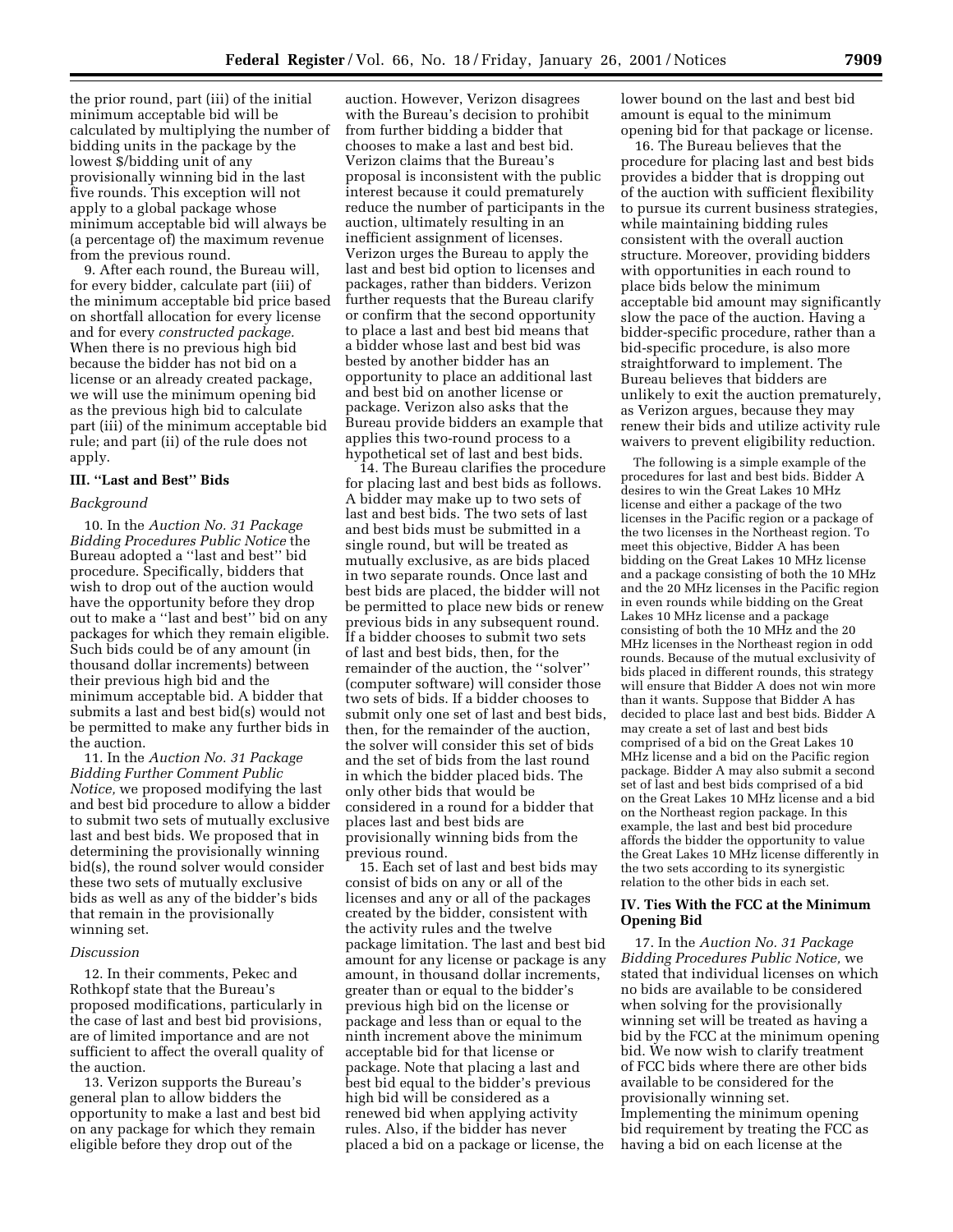minimum opening bid could result in the FCC retaining a license even though a bidder had an equivalent minimum opening bid on that license. To ensure that a bid on a license or package at the minimum opening bid always beats the FCC bid, the Bureau will treat all licenses as having FCC bids at some small amount less than the minimum opening bid.

### **V. Comments on Other Package Bid Provisions**

18. Comments filed by Paul Milgrom and Charles Plott addressed some matters that are beyond the scope of the *Auction No. 31 Package Bidding Further Comment Public Notice* and upon which other parties have not had an opportunity to comment. That document sought comment specifically on the calculation for determining minimum acceptable bids and the last and best bid procedures. While we appreciate the input provided by commenters, we cannot at this time make any further changes to our package bidding procedures. The auction is scheduled to begin on March 6, 2001, and short-form applications are due on February 2, 2001. We are confident that the package bidding procedures we have established for Auction No. 31 will work effectively. We will revisit our package bidding procedure whenever we consider the use of package bidding for another auction.

# **VI. Auction Schedule**

19. The Commission set forth the following dates which will govern the conduct of Auction No. 31:

Opening of the Form 175 Filing

Window: January 11, 2001 Bidders' Seminar: January 23, 2001

Industry Test: January 24–26, 2001; 9 a.m. to 5 p.m. ET

Filing Deadline for FCC Form 175: February 2, 2001; 6 p.m. ET

Upfront Payment Deadline: February 16, 2001; 6 p.m. ET

Bidding Preference Form Deadline: February 20, 2001; 6 p.m. ET Mock Auction: March 1–2, 2001

Auction Start Date: March 6, 2001

## **VII. Industry Test of the Package Bidding System**

20. As stated, package bidding is a new concept in our auctions program. To further facilitate understanding and participation, the Bureau has scheduled an industry test that will help potential bidders and other interested parties to become familiar with the system. The industry test will run from 9 a.m. to 5 p.m. Eastern Time on January 24, 25 & 26, 2001. The test software, like the

auction software, will run over the Internet. To use this software, your computer must have the minimum hardware and software listed in the attachment titled *Electronic Filing and Review of the FCC Form 175.*

21. To participate in the test, send an e-mail to 31bidder@fcc.gov by 4 p.m. ET on January 17, 2001. Please include your company name and the name and e-mail address of the person we should contact with any questions. If you want our response sent to a different address than where you sent from, please include that return e-mail address as well. The Bureau will e-mail to that address the URL of our test system, along with a bidder ID and password that you will need to access the system.

## **VIII. Due Diligence**

22. Potential bidders are reminded that there are a number of incumbent broadcast television licensees already licensed and operating in the 746–764 and 776–794 MHz bands (television Channels 60–62 and 65–67) that will be subject to the upcoming auction. Listed in Attachment J to the *Auction No. 31 Procedures Public Notice,* 65 FR 21196 (April 20, 2000) are facilities of incumbent television permittees and licensees on television Channels 60–62 and 65–67 as well as on adjacent television Channels 59, 63, 64, and 68. However, prospective bidders should not rely solely on this list, but should carefully review the Commission's databases and records before formulating bidding strategies.

23. In addition, there are several pending applications and rule making petitions for new analog and digital television authorizations on channel 59 which, if granted, would become additional incumbents on that channel. Information on pending applications can be found in the Mass Media Bureau's Consolidated Database System on the Commission's website. The Commission makes no representations or guarantees regarding the accuracy or completeness of information that has been incorporated into the databases. Potential bidders are strongly encouraged to physically inspect any sites located in or near the geographic area for which they plan to bid.

24. As more fully discussed in the *Auction No. 31 Procedures Public Notice,* we remind potential bidders that certain applications (including those for modification), petitions for rulemaking, waiver requests, requests for special temporary authority (''STA''), petitions to deny, petitions for reconsideration, and applications for review may be pending before the Commission that relate to the facilities listed in

Attachment J to the *Auction No. 31 Procedures Public Notice.* We again note that resolution of these pending matters could have an impact on the availability of spectrum for licensees in the 746–764 and 776–794 MHz bands. While the Commission will continue to act on pending matters, some of these matters may not be resolved by the time of Auction No. 31. Potential bidders are strongly encouraged to conduct their own research prior to Auction No. 31 in order to determine the existence of pending proceedings that might affect their decisions regarding participation in the auction. Participants in Auction No. 31 are strongly encouraged to continue such research during the auction.

## **IX. Other Procedural Issues**

25. Since the release of the *Auction No. 31 Package Bidding Procedures Public Notice,* there have been changes in the Competitive Bidding Rules that will apply to Auction No. 31. The Bureau has set forth significant amendments to the Competitive Bidding Rules, but it is the responsibility of each applicant to carefully review and comply with all applicable rules.

### *Ownership Disclosure Requirements (Form 175 Exhibit A)*

26. All applicants must comply with the uniform part 1 ownership disclosure standards and provide information required by §§ 1.2105 and 1.2112 of the Commission's rules. Specifically, in completing Form 175, applicants will be required to file an Exhibit A providing a full and complete statement of the ownership of the bidding entity. The ownership disclosure standards for the short-form are set forth in § 1.2112 of the Commission's rules.

## *Provisions Regarding Defaulters and Former Defaulters (Form 175, Exhibit D)*

27. Each applicant must certify on its FCC Form 175 application that it is not in default on any Commission licenses and that it is not delinquent on any nontax debt owed to any Federal agency. In addition, each applicant must attach to its FCC Form 175 application a statement made under penalty of perjury indicating whether or not the applicant (or any of the applicant's controlling interests or their affiliates, as defined by § 1.2110 of the Commission's rules, as recently amended in the *Part 1 Fifth Report and Order*) has ever been in default on any Commission licenses or has ever been delinquent on any nontax debt owed to any federal agency. Applicants must include this statement as Exhibit D of the FCC Form 175. Prospective bidders are reminded that